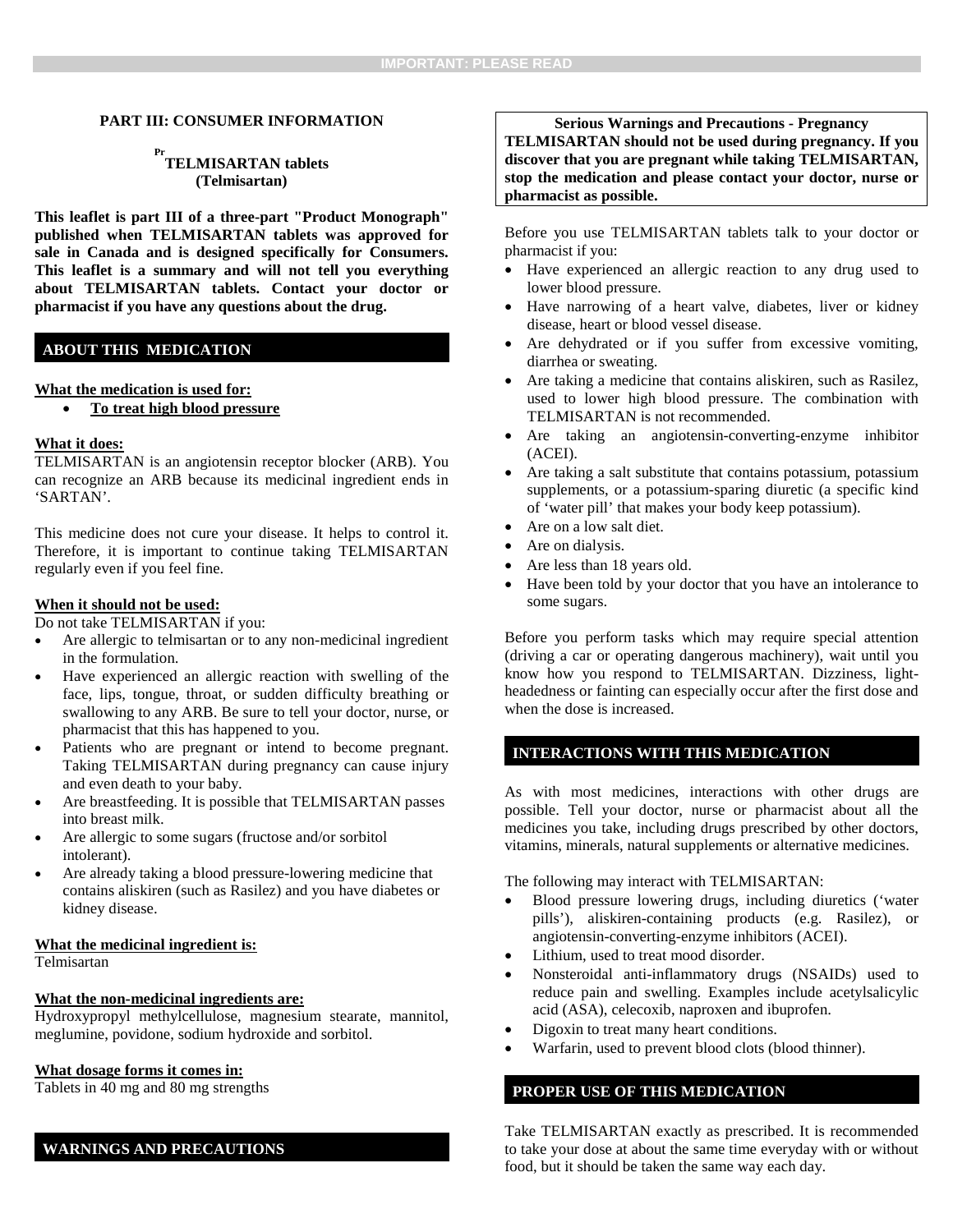Do not stop taking your medication before informing your doctor, nurse or pharmacist.

#### **Usual adult dose:**

The recommended dose of TELMISARTAN tablets is 80 mg once daily. Your doctor may prescribe 40 mg once daily if you have liver disease.

### **Overdose:**

If you think you have taken too much TELMISARTAN, contact a doctor, nurse of pharmacist, hospital emergency department or regional Poison Control Centre immediately, even if there are no symptoms.

### **Missed Dose:**

If you have forgotten to take your dose during the day, carry on with the next one at the usual time. Do not double dose.

# **SIDE EFFECTS AND WHAT TO DO ABOUT THEM**

Side effects may include:

- Back or leg pain, muscle cramps, joint pain, muscle spasms
- Headache, anxiety
- Diarrhea, constipation, nausea, vomiting, upset stomach, abdominal pain, flatulence
- Dry mouth
- Rash, eczema, skin eruptions
- Drowsiness, insomnia, fatigue
- Visual disturbances
- Upper respiratory infection

**If any of these affects you severely, tell your doctor, nurse or pharmacist.** 

**TELMISARTAN can cause abnormal blood test results. Your doctor will decide when to perform blood tests and will interpret the results.** 

### **SERIOUS SIDE EFFECTS, HOW OFTEN THEY HAPPEN AND WHAT TO DO ABOUT THEM**

| Symptom / effect   | Talk with your<br>doctor or<br>pharmacist |                 | Stop taking<br>drug and<br>seek |
|--------------------|-------------------------------------------|-----------------|---------------------------------|
|                    | Only if<br>severe                         | In all<br>cases | immediate<br>medical help       |
| <b>Very Common</b> |                                           |                 |                                 |
| Chest pain         |                                           |                 |                                 |

### **SERIOUS SIDE EFFECTS, HOW OFTEN THEY HAPPEN AND WHAT TO DO ABOUT THEM**

| Symptom / effect                                                                                                                                                 | Talk with your<br>doctor or<br>pharmacist |                 | Stop taking<br>drug and<br>seek |
|------------------------------------------------------------------------------------------------------------------------------------------------------------------|-------------------------------------------|-----------------|---------------------------------|
|                                                                                                                                                                  | Only if<br>severe                         | In all<br>cases | immediate<br>medical help       |
| Common                                                                                                                                                           |                                           |                 |                                 |
| Low Blood Pressure:<br>dizziness, fainting, light-<br>headedness                                                                                                 |                                           |                 |                                 |
| Shortness of breath                                                                                                                                              |                                           |                 |                                 |
|                                                                                                                                                                  |                                           |                 |                                 |
| <b>Uncommon</b>                                                                                                                                                  |                                           |                 |                                 |
| Depression: low mood, loss<br>of interest in activities,<br>change in appetite and sleep<br>patterns                                                             |                                           |                 |                                 |
| Kidney disorder: change in<br>frequency of urination,<br>nausea, vomiting, swelling                                                                              |                                           |                 |                                 |
| of extremities, fatigue                                                                                                                                          |                                           |                 |                                 |
| Increased levels of<br>potassium in the blood:<br>irregular heartbeats, muscle<br>weakness and generally                                                         |                                           |                 |                                 |
| feeling unwell                                                                                                                                                   |                                           |                 |                                 |
| <b>Urinary Tract Infections</b><br>(Cystitis): Frequent or<br>painful urination, feeling<br>unwell.                                                              |                                           |                 |                                 |
| Rare                                                                                                                                                             |                                           |                 |                                 |
| Liver disorder: yellowing of                                                                                                                                     |                                           |                 |                                 |
| the skin or eyes, dark urine,<br>abdominal pain, nausea,<br>vomiting, loss of appetite                                                                           |                                           |                 |                                 |
| Low blood sugar: shaky,<br>irregular heartbeat,<br>sweating, hunger, dizziness<br>(in diabetic patients)                                                         |                                           |                 |                                 |
| Unknown                                                                                                                                                          |                                           |                 |                                 |
| Allergic Reaction: rash,<br>hives, swelling of the face,<br>lips, tongue or throat,<br>difficulty swallowing or<br>breathing (potentially with<br>fatal outcome) |                                           |                 |                                 |
| Sepsis (blood poisoning):<br>chills, confusion, fever or<br>low body temperature,<br>shakiness, irregular<br>heartbeat (including fatal<br>outcome)              |                                           |                 |                                 |
| Rhabdomyolysis: muscle<br>pain that you cannot<br>explain, muscle tenderness<br>or weakness or dark brown<br>urine.                                              |                                           |                 |                                 |